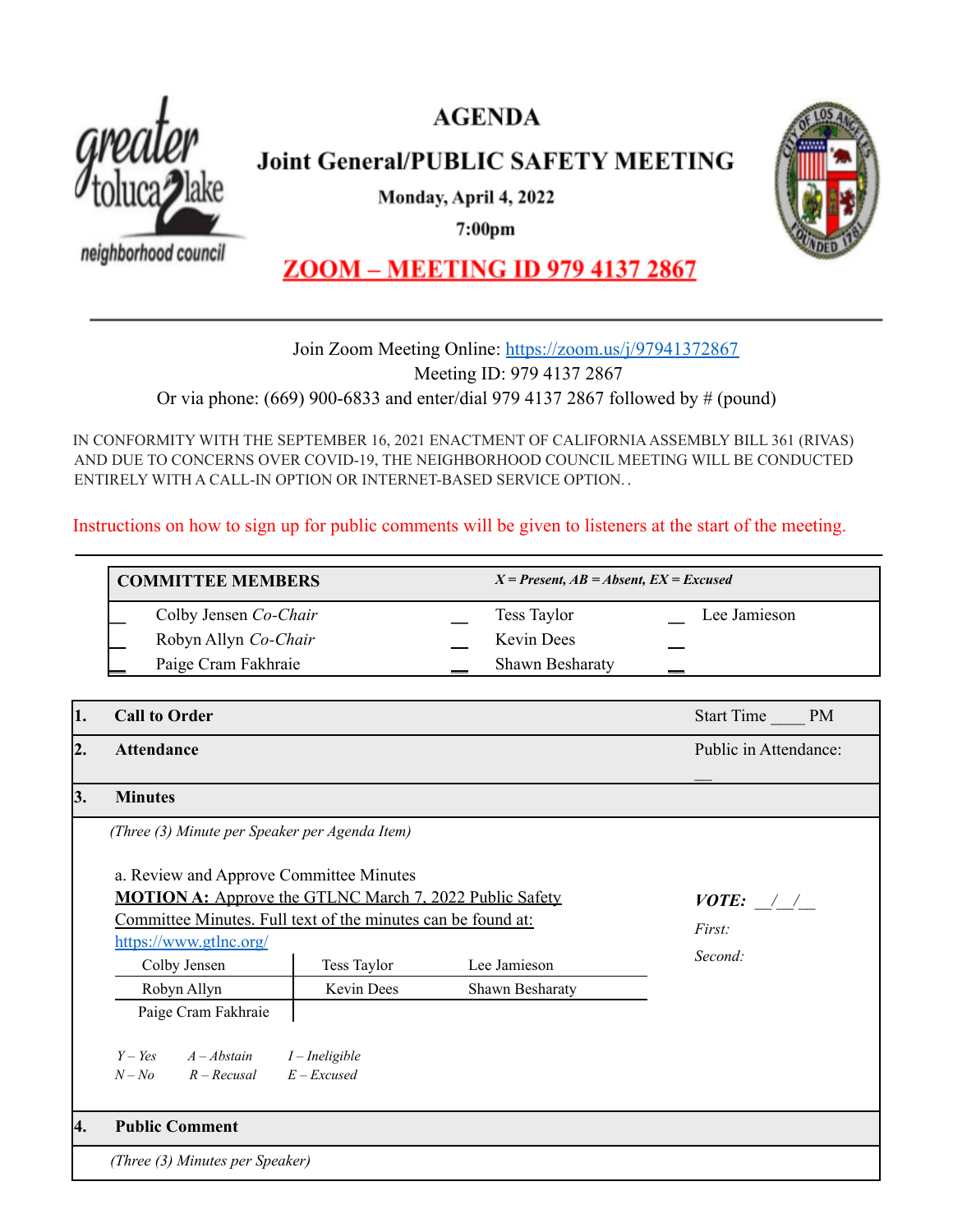#### **5. Committee Member News & Announcements / Neighborhood Reports**

*(Three (3) Minutes per Speaker)*

- a. LAPD Report: SLO –Kurtis Delbar
- b. Council District 2 Report: Tiffany Zeytounian– Field Deputy
- c. Neighborhood Watch: Robyn Allyn–Watch Lead
- d. LADOT Steve Rostam, P.E.

#### **6. On-Going Business**

10153 1/2 Riverside Dr #215, Toluca Lake, CA 91602 | info@gtlnc.org | www.gtlnc.org



**AGENDA** PUBLIC SAFETY MEETING April 4, 2022 Page **2** of **2**

*(Three (3) Minute per Speaker per Agenda Item)*

- MEU-mental evaluation unit
	- Lighted safety vests for community
	- WTL underpass issues
- Homelessness Services Guide

# **7. New Business** ●

**8. Meeting Adjourned Close Time:**  $\bullet$  PM

Next Meeting: **Monday, May 2, 2022 @ 7:00 PM** – via Zoom

#### **PUBLIC INPUT AT NEIGHBORHOOD COUNCIL MEETINGS**

The public is requested to dial \*9, or use the "Raise Hand" option, when prompted by the presiding officer, to address the Board on any agenda item before the Board takes an action on an item. Comments from the public on agenda items will be heard only when the respective item is being considered. Comments from the public on other matters not appearing on the agenda that are within the Board's jurisdiction will be heard during the General Public Comment period. Please note that under the Brown Act, the Board is prevented from acting on a matter that you bring to its attention during the General Public Comment period; however, the issue raised by a member of the public may become the subject of a future Board meeting. Public comment is limited to 2 minutes per speaker unless adjusted by the presiding officer of the Board.

**AB 361 UPDATES** Public comment cannot be required to be submitted in advance of the meeting, only real-time public comment is required. If there are any broadcasting interruptions that prevent the public from observing or hearing the meeting, the meeting must be recessed or adjourned.

If members of the public are unable to provide comment or be heard due to issues within the Neighborhood Council's control, the meeting must be recessed or adjourned.

**PUBLIC POSTING OF AGENDAS** - GTLNC agendas are posted for public review as follows:

Discovery Store (Community Kiosk), at the Southeast corner of Forman Avenue and Riverside Drive; ● [www.gtlnc.org;](http://www.gtlnc.org/) or